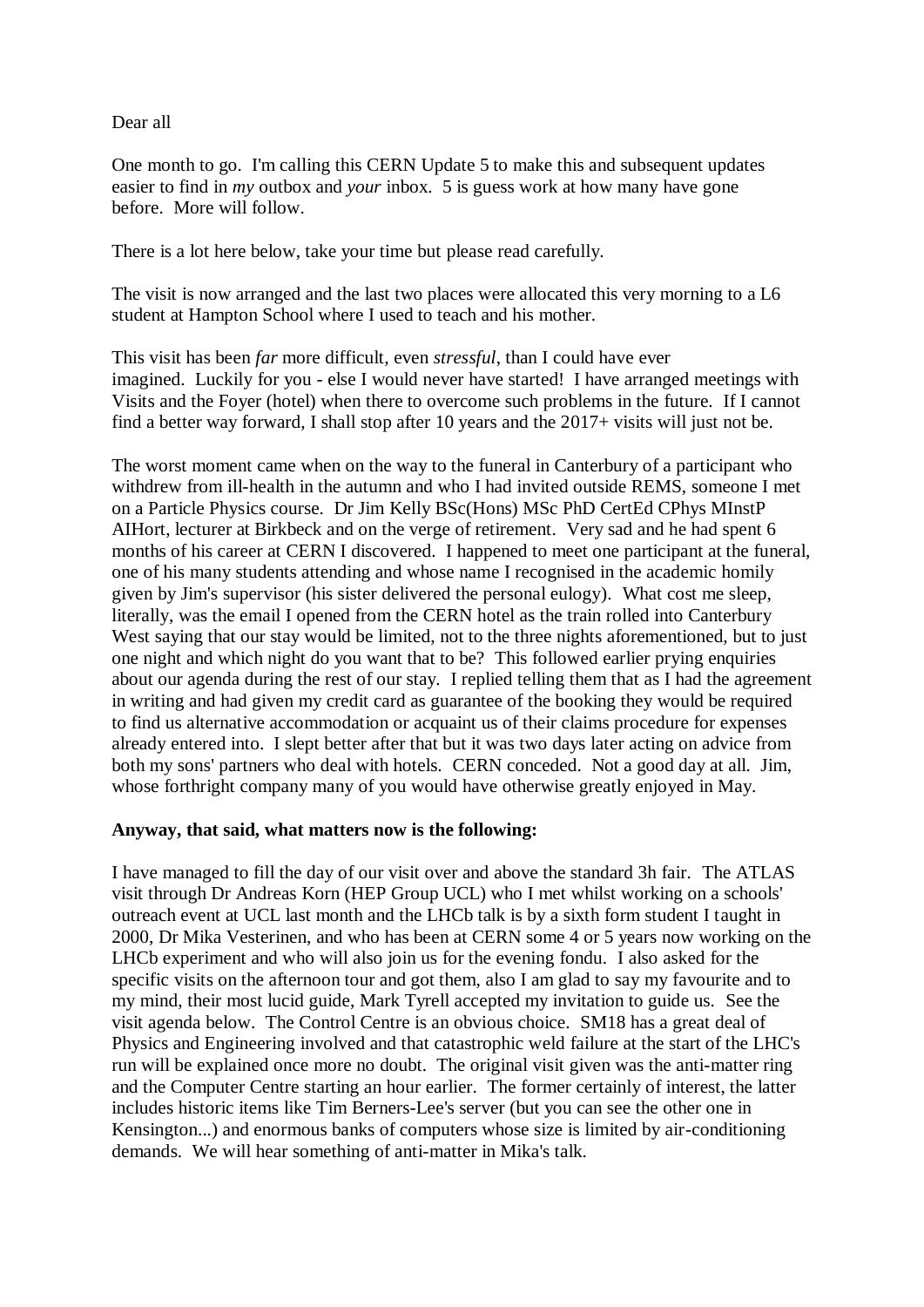- Sun 1 May Arrive, you can visit the many museums in Geneva which are nearly all open Sundays. Meet informally in evening at CERN restaurant.
- Mon 2 May 10h Dep on Lake Geneva boat trip to Lausanne, lunch and visit to Olympic Museum, return by train (optional, should you prefer to stay in Geneva or elsewhere)
- Tue 3 May 09:00: Visit to ATLAS 10:30: Talk on LHCb 11:45: Visit Globe and Microcosm exhibitions 13:00: Lunch in CERN restaurant 14:00: Official visit: Presentation 15:00: Visit to SM18 (magnet testing facility) 16:00: Visit the CERN Control Centre 17:00: End of visit
	- 20:00 Celebratory fondue in Geneva

Wed 4 May Further optional visits to Microcosm and Globe exhibitions, depart.

I will provide a 4 page travel pack a week or two in advance giving precise timings and practical advice. Some details still need to be hammered out. The foyer wanted one payment for the accommodation, I am negotiating with them in hope of pay yourselves. The lake tour is optional, you may prefer to do something else, I will ask you to tell me if you wish to join us on the lake tour, I may organise a guided tour at the Olympic Museum perhaps and will enquire if we should book the restaurant or not according to numbers. I indicated Yvoire on the French side is a good alternative place for a fine lunch, taking the returning steamer back to Geneva some 3 or 4h later.

Attached is the up to date list of participants with dates, there have been several changes. Please check and confirm it is correct. T&C require **2 days notice** in the case of late cancellation free of any penalty. Any later and the first night will be charged. Make that 3 days since it will have to go through me. I will check my emails carefully with 3 days to go.

## **Can you let me know if you wish to join us for the fondue at**

**Edelweiss**: <http://www.hoteledelweissgeneva.com/en/restaurant-1> and which menu you prefer; Chaudron (meat) or Chalet (cheese, currently  $\pounds1 = \pounds1.36$ CHF) I will request salad starters all round to simplify accommodating vegetarians. I'd be grateful if you stuck with just those two choices. In the past we have paid for drinks as they are served to simplify matters.

Please hit *Reply*, fill in the below and hit *Send*. Please do this by mid-week - **Wednesday 23:59** to avoid any ambiguity.

Regards **Stewart** 

## **So:**